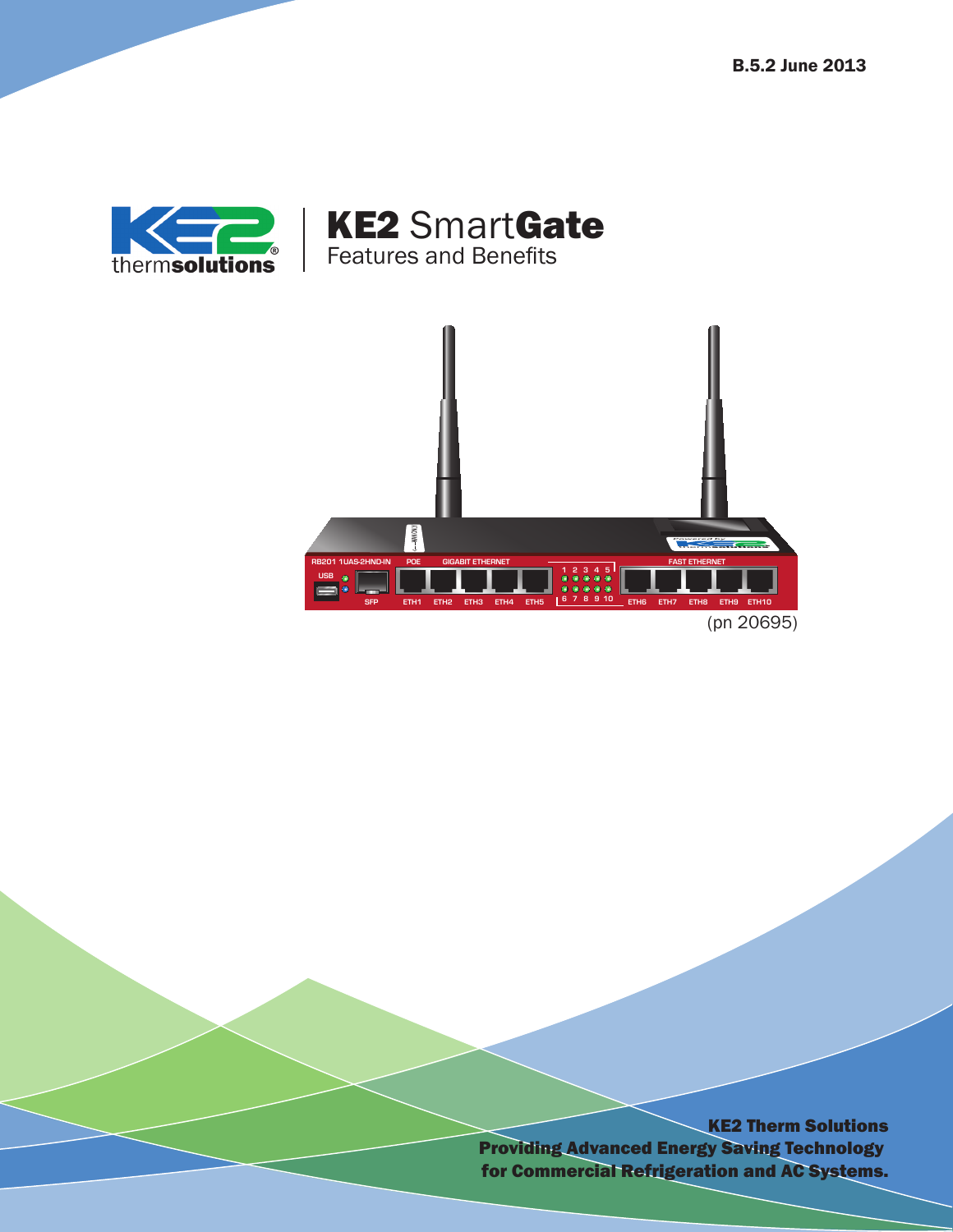

# KE2 SmartGate

Features and Benefits

#### **Introduction**

The KE2 SmartGate is the heart of the Refrigeration Network. It provides the KE2 Evaporator Efficiency controller with the ability to communicate easily and immediately both locally and remotely.

Although KE2 Therm does not require special equipment for communication with our devices, many users have requested a pre-configured solution to simplify the creation of the Refrigeration Network. Using feedback from many field installations, KE2 Therm's engineers have created the KE2 SmartGate.

The KE2 SmartGate natively provides the user with a powerful tool designed to simplify any installation from a basic single controller to the most advanced multi-controller setup. The onboard set of tools are fully supported by KE2 Therm's Technical Support team to make the installation even smoother.

Locally it provides wired or wireless access to the controllers without special configurations of the user's PC.

## **Main Features & Benefits**

- Pre-configured eliminates the need to configure the network
- Industrial grade increased speed and durability
- Provides 9 Lan ports reduces the need for a switch
- Not an IT guy...Not a problem!

| <b>General Features</b>   |                               |
|---------------------------|-------------------------------|
| Commercial Grade          | <b>YFS</b>                    |
| <b>LAN Ports</b>          | 9                             |
| Gigabit Support           | <b>YES</b>                    |
| Serial Console            | <b>YFS</b>                    |
| POE (Power Over Ethernet) | <b>YFS</b>                    |
| <b>Shielded Ports</b>     | <b>YFS</b>                    |
| Fiber                     | <b>YES</b>                    |
| Supports KE2 - EZVPN      | <b>YFS</b>                    |
| Wired and Wireless Models | <b>YES</b>                    |
| Supports > 20 Devices     | YES                           |
| <b>Enterprise Ready</b>   | <b>YFS</b>                    |
| Temp Range                | -30°F(-35°C) to 150°F (+65°C) |
| Humidity Range            | Max. 90% (non-condensing)     |

| <b>Specifications</b> |                      |                                 |
|-----------------------|----------------------|---------------------------------|
| CPU                   |                      | 600MHz                          |
| Memory                |                      | 128MB                           |
| <b>Fthernet</b>       | <b>Gigabit Ports</b> | 5                               |
|                       | 10/100 Ports         | 5                               |
| Wireless              |                      | 802.11 B/G/N                    |
| Expansion             |                      | Fixed Gigabit Ethernet SFP cage |
| <b>USB</b>            |                      | MicroUSB (powered)              |
| <b>POF</b>            |                      | ETH1 (8 - 28v DC)               |
| Antenna Gain          |                      | 4dbi                            |
| <b>TX Power</b>       |                      | 30dBmDH                         |
|                       |                      |                                 |

# **Additional Features**

Supports single mode and multi mode

- CP Server and Client VPN Server and Client
- IPv4 and IPv6
- Reset Button
- Reset Jumper
- 
- RJ45 Serial Port LCD Panel
- 
- Temperature Sensor
- Voltage Sensor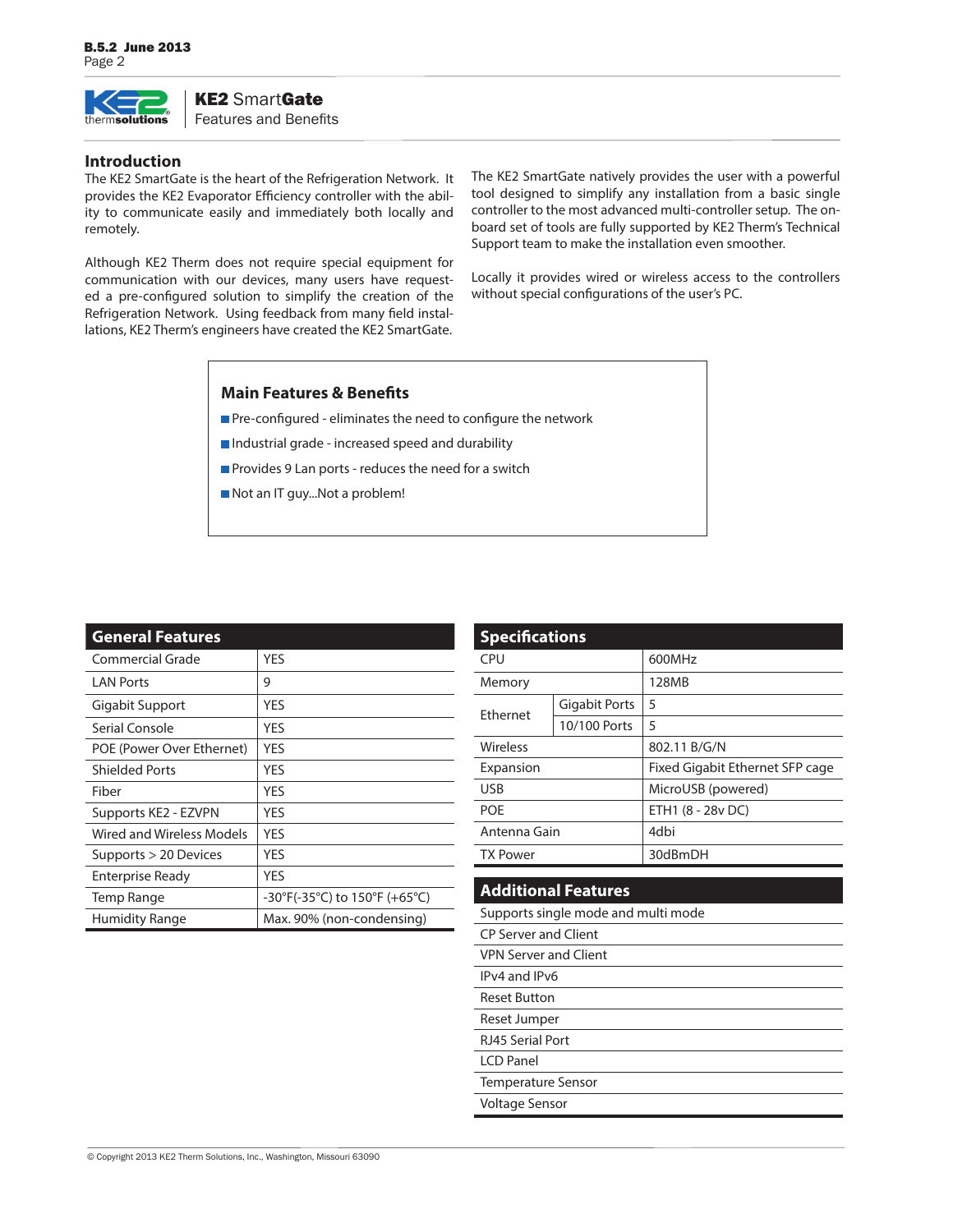

### KE2 SmartGate Features and Benefits

## **Setup Options**

The KE2 SmartGate can be configured a number of ways. Configuration options are shown below:

#### **Local Secured Access**



#### **Dedicated Internet**